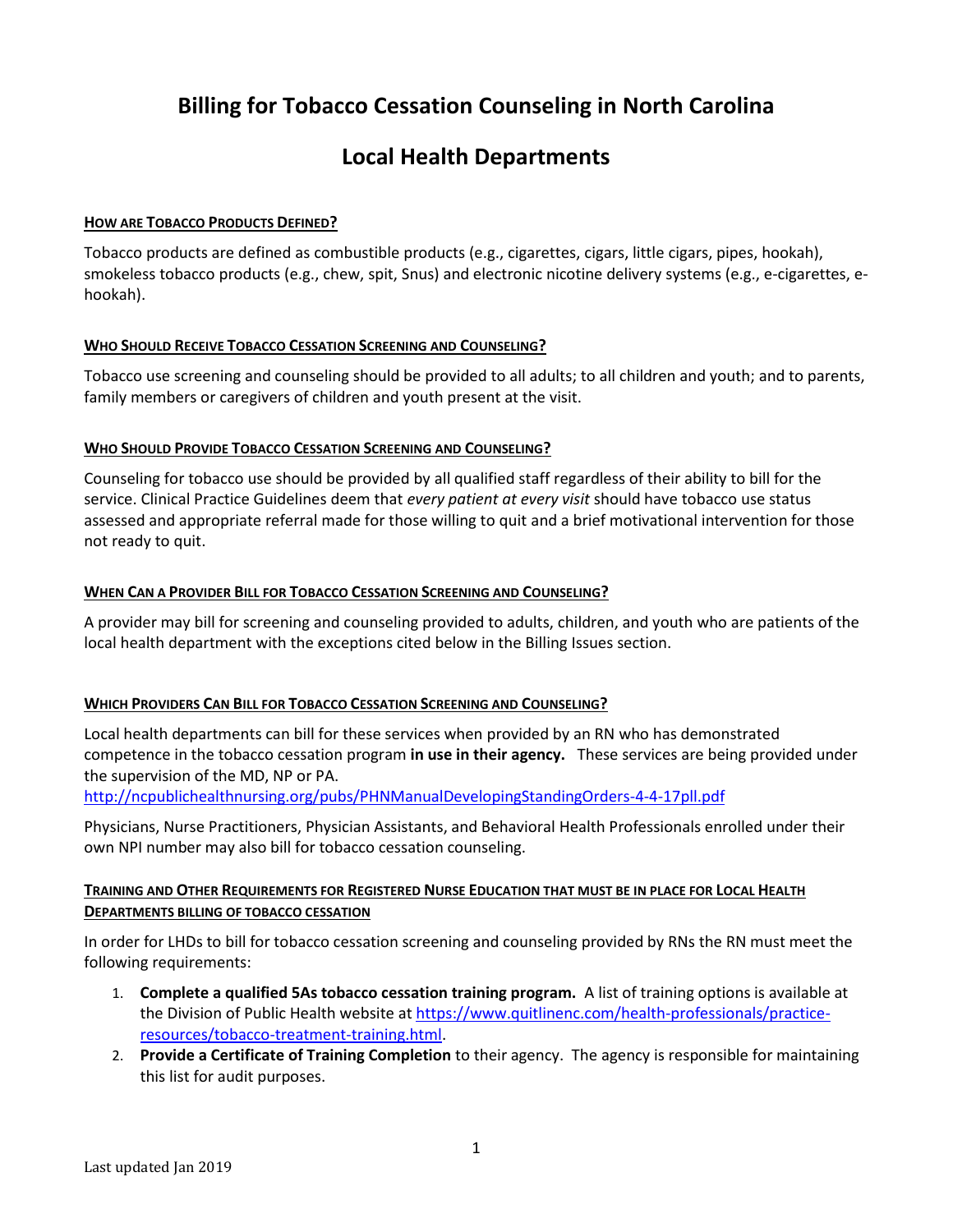## **Billing for Tobacco Cessation Counseling in North Carolina**

## **Local Health Departments**

3. **Operate Under Standing Orders** – Each local health department must develop Standing Orders. A sample template for Tobacco Cessation Counseling Standing Orders is available at <https://www.quitlinenc.com/health-professionals/lhd.html>.

#### **DEMONSTRATION OF COMPETENCY IN TOBACCO CESSATION SCREENING AND COUNSELING**

All staff providing tobacco cessation screening and counseling should undergo training based upon Clinical Practice Guidelines, *Treating Tobacco Use and Dependence 2008 Update.* 

#### **DOCUMENTATION OF TOBACCO CESSATION SCREENING AND COUNSELING**

Documentation of tobacco use screening and counseling must include use of 5A's counseling, type and amount of tobacco used, the outcome of counseling session (plan of action including referral and follow-up), and length of service provided.

Sample Documentation Forms (these are not required but may provide guidance for documentation)

- 1. Prenatal and Postpartum [https://youquittwoquit.org](https://youquittwoquit.org/)
- 2. Electronic Health Record [http://www.aafp.org/dam/AAFP/documents/patient\\_care/tobacco/ehr](http://www.aafp.org/dam/AAFP/documents/patient_care/tobacco/ehr-tobacco-cessation.pdf)[tobacco-cessation.pdf](http://www.aafp.org/dam/AAFP/documents/patient_care/tobacco/ehr-tobacco-cessation.pdf)

#### **CPT CODES USED FOR TOBACCO CESSATION COUNSELING**

#### **CPT Codes – Medicaid; Medicare**

99406 – Intermediate visit (3-10 minutes) (\$11.93) 99407 – Intensive visit (> 10 minutes) (\$23.05)

#### **Short Descriptors**

99406– Tobacco use and counsel 3-10 min. 99407– Tobacco use and counsel > 10 min.

#### **BILLING ISSUES IN LOCAL HEALTH DEPARTMENTS FOR ALL PROVIDERS**

- 1. Family Planning Medicaid does **NOT** reimburse for tobacco cessation activities. However, patients who use tobacco should be provided counseling and referred to QuitlineNC for assistance.
- 2. Prenatal Clinic Visit The LHD may bill for a prenatal clinic visit *and* for tobacco cessation counseling (when provided by qualified staff) on the same day.
- 3. Child Health Preventive Visit The LHD may bill for a prenatal clinic visit and for tobacco cessation counseling (when provided by qualified staff) on the same day for the teen or adolescent.
- 4. Tobacco cessation counseling cannot be billed in addition to a postnatal home assessment, skilled nurse visit, newborn home visit, OB Care Manager visit (OBCM), or Care Coordination for Children (CC4C) visit. However, patients who use tobacco should be provided counseling and referred to QuitlineNC for assistance.